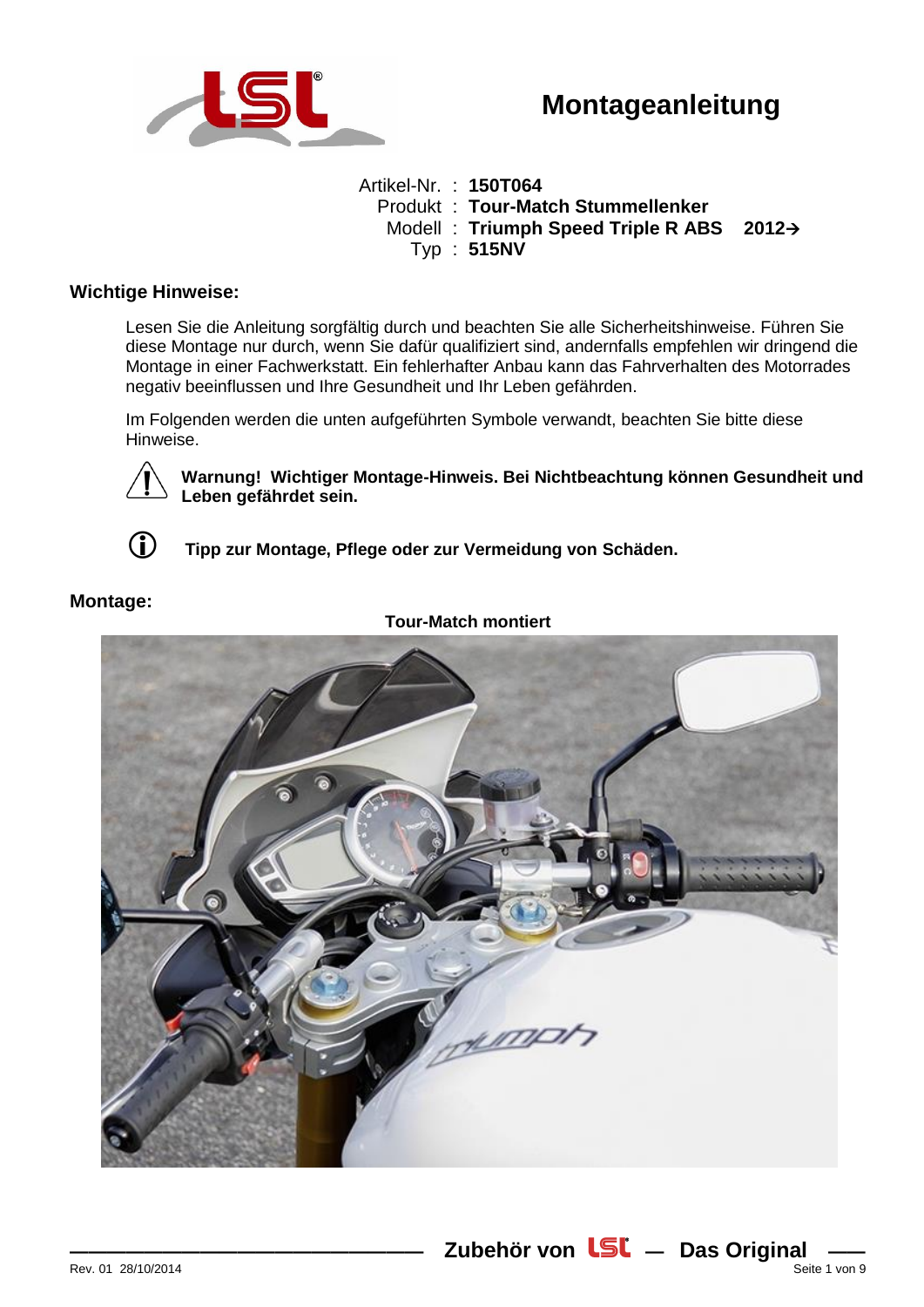Zur Sicherheit der elektrischen Systeme sollte während der Montage die Batterie am Minuspol abgeklemmt werden.



Bremsschlauchfitting am Hauptbremszylinder lösen und nach vorne drehen. *Vorsicht***:** Bremsflüssigkeit darf nicht auf Lackteile tropfen! **Montage der Bremsleitung und das Entlüften der Bremsanlage sollte von einer autorisierten Fachwerkstatt durchgeführt werden.**

Griffarmaturen, Bedienungsarmaturen und Hydraulikzylinder vom Lenker demontieren. Originallenker entfernen.



**Vor der Demontage der originalen Gabelbrücke unbedingt Vorderrad entlasten!** Tour-Match-Schellen zusammen mit der Gabelbrücke wieder über die Standrohre schieben. Bei der Montage der Gabelbrücke ist darauf zu achten, dass zuerst die zentrale Steuerkopfmutter mit ca. 15Nm angezogen und erst dann die Klemmschrauben festgezogen werden. Danach die Steuerkopfmutter mit vorgeschriebenem Drehmoment anziehen. Es gelten die Anzugsdrehmomente lt. Fahrzeughersteller.

Klemmschellen bis unter die Gabelbrücke schieben, provisorisch ausrichten und handfest montieren. Nun die Lenkrohre mit M6x22 montieren und die Schrauben mit 10Nm festziehen.

#### **Lenkanschlag begrenzen!**

Um die erforderliche Freigängigkeit für die Verkleidung zu erreichen, muss der Lenkanschlag mittels beiliegender Distanzscheiben begrenzt werden. Diese Scheiben sind mit geeignetem Klebstoff aus dem Fachhandel auf den originalen Lenkanschlag zu kleben.

Kontrollieren sie den Freigang zum Tank und zur Verkleidung, dazu alle Griffarmaturen zunächst provisorisch auf dem Lenkrohr fixieren.



**Die beiliegenden Endstücke an den Lenkrohren montieren und die Griffarmaturen so auf dem Lenker befestigen und ausrichten, dass ca. 5mm aus dem Griff ragen.** Den Tour-Match durch verdrehen der Klemmschellen auf dem Standrohr ausrichten und abschließend die Klemmschrauben M6x25 mit 10Nm festziehen. Nun die Griffarmaturen auf dem Lenker befestigen, ausrichten und die zur Fixierung nötigen Bohrungen setzen. Das linke Griffgummi mit einem geeigneten Klebstoff verkleben.

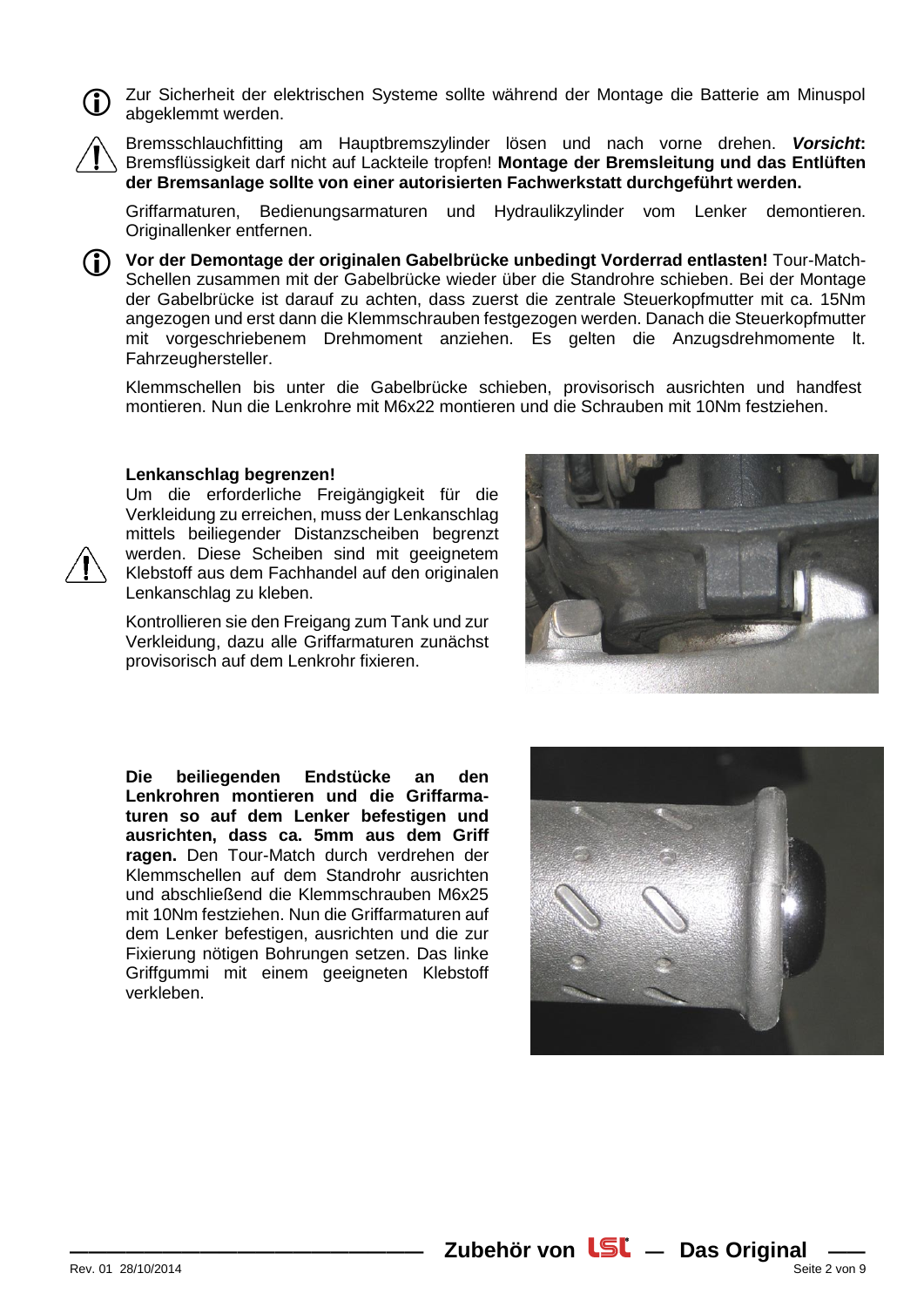Befestigen Sie den LSL-Brakebox Halter am Spiegelarm. Befestigen Sie nun, wie gezeigt das Bremsflüssigkeitsreservoir am mitgelieferten LSL Brakebox-Halter. Überprüfen Sie, daß Sie bei vollem Lenkeinschlag die Freigängigkeit beibehalten und mit dem Bremsflüssigkeitsreservoir nicht anstossen!



# **Verlegeschema für Kabel, Züge und Schläuche:**



**Gaszüge (1):** wie Original verlegen. Gaszüge bei voll eingeschlagener Lenkung auf Leichtgängigkeit prüfen.

**Bremsleitung (2):** wie Original verlegen, allerdings den Bremsschlauchfitting am Hauptbremszylinder etwas nach vorne verdrehen, um eine korrekte Verlegung der Bremsleitung zu gewährleisten.

**Kupplungszug (3):** wie Original verlegen.

**Armaturenkabel (5&6):** wie Original verlegen.

**Stellen Sie sicher, dass über den Lenkeinschlag gesamten Kabel, Züge und Schläuche spannungsfrei verlegt sind und nicht geknickt werden.**

Der Hochlenkerumbau ist nun korrekt montiert. Bitte vergessen Sie nicht, das Motorrad mit der Anbauanleitung bei einer anerkannten Prüfstelle vorzuführen und den Umbau in die Fahrzeugpapiere eintragen zu lassen.

Wir wünschen Ihnen viel Freude beim Fahren!

**Zubehör von LSL** - Das Original -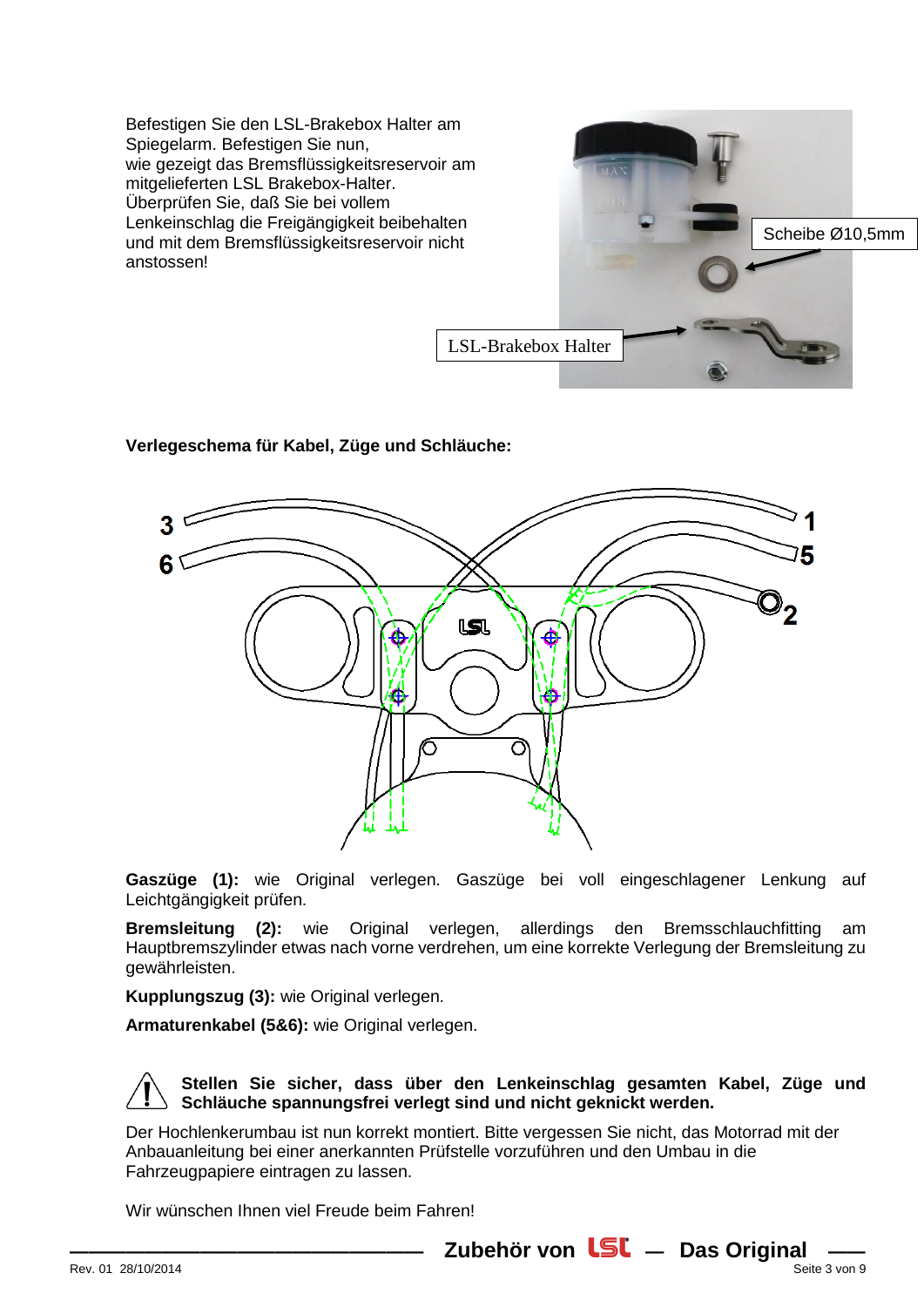

article-no. : **150T064** product : **Tour-Match Kit**  model : **Triumph Speed Triple R ABS 2012** type : **515NV**

## **Important:**

Read this instruction manual carefully and mind all warnings and tips. You should do this work only if you're qualified; otherwise we recommend this mounting to be done by a qualified workshop. Improperly mounting of this kit can reduce the driveability of the motorcycle and may be a risk to your health and life.

Special works are marked with the following signs. Please take special care on these works.



**Warning! Important mounting instruction. It shows risks to your life and health.**

**Tips for mounting and maintenance or to avoid damage.**

# **Fitting:**



**Tour-Match mounted**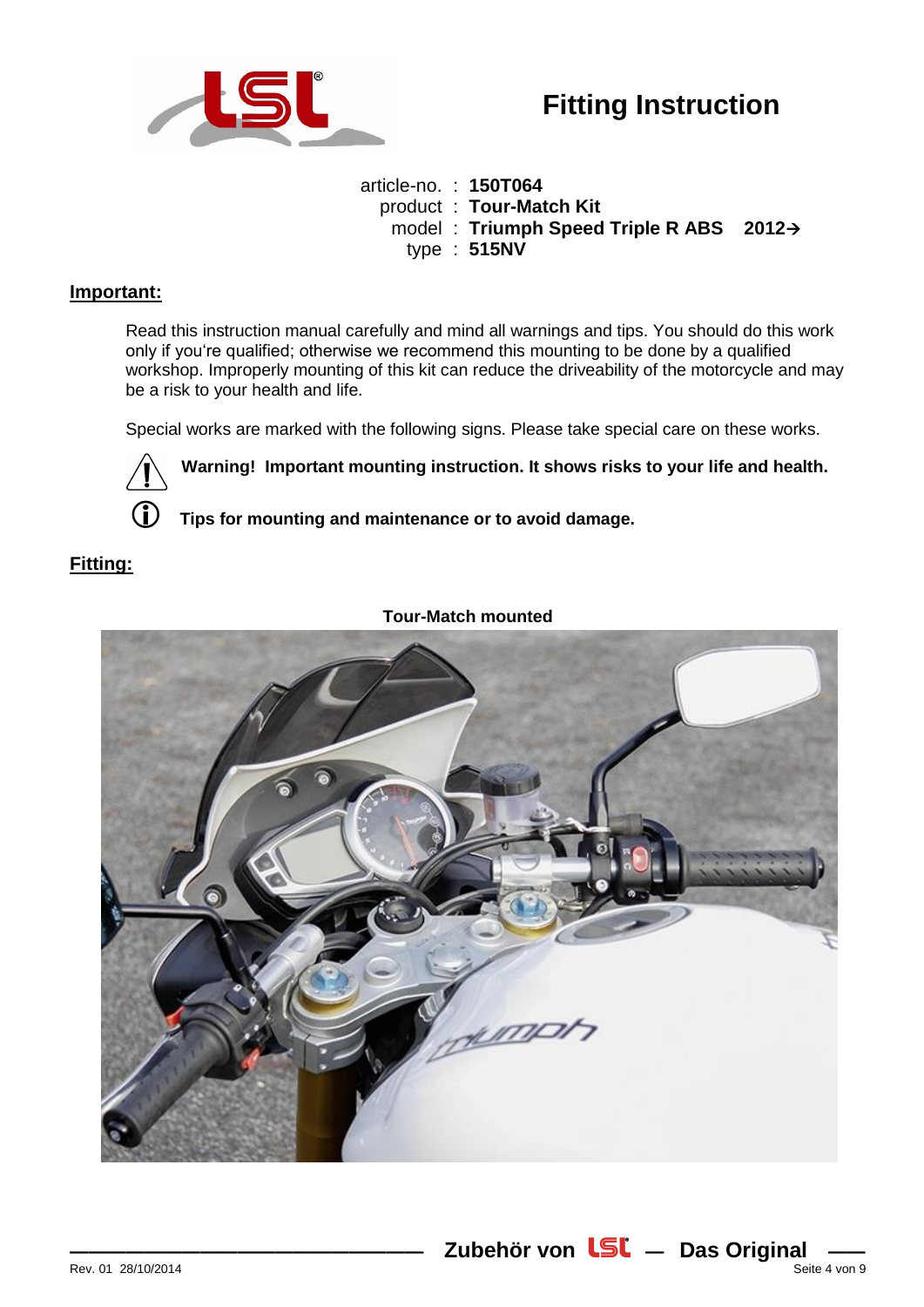The battery ground should be disconnected before working on electric wiring and switches!



Remove brake-hose(s). **Caution:** avoid brake fluid on painted surfaces! **Any work on the brake system or bleeding the system should be done by an authorized dealer or a qualified mechanic!**

Remove handlebar controls, clutch lever bracket and brake cylinder assy, then remove the original handlebar.

Assure that the front wheel is free from any load when dismounting top yoke. Remount top yoke together with both Tour Match clamps as one unit. To fix top yoke, first tighten steering head nut up to 15Nm / 11lbf ft, then fix the slider tube clamp bolts. Now tighten steering head nut up to the required torque, tightening torques refer to the vehicle manufacturer's instruction. G)

Push Match clamps up towards the top yoke, align them and tighten them slightly. Now install the tubes with M6x22 and tighten the bolts with 10Nm (7.31lbf ft).

### **Modify the steering stop!**

To gain more clearance between clip ons and fairing you have to modify the steering stop.

Use suitable glue to fix the aluminium shims (t=2mm) on the steering stop.

Now you should check the clearance to the tank and faring, therefore you have to mount all controls provisorily on the clip-on.



Attache the end pieces to the steering tube and fasten the controls at the handlebars and align that about 5mm protruding from the handle.

Align the tour match clamps by turning the clamps on the stand tube and align finally.

Tighten the clamping screws M6x25 with 10Nm. Fasten, align and drill the necessary holes for fixing the controls now on the handlebar.

Glue the left grip rubber with a suitable adhesive

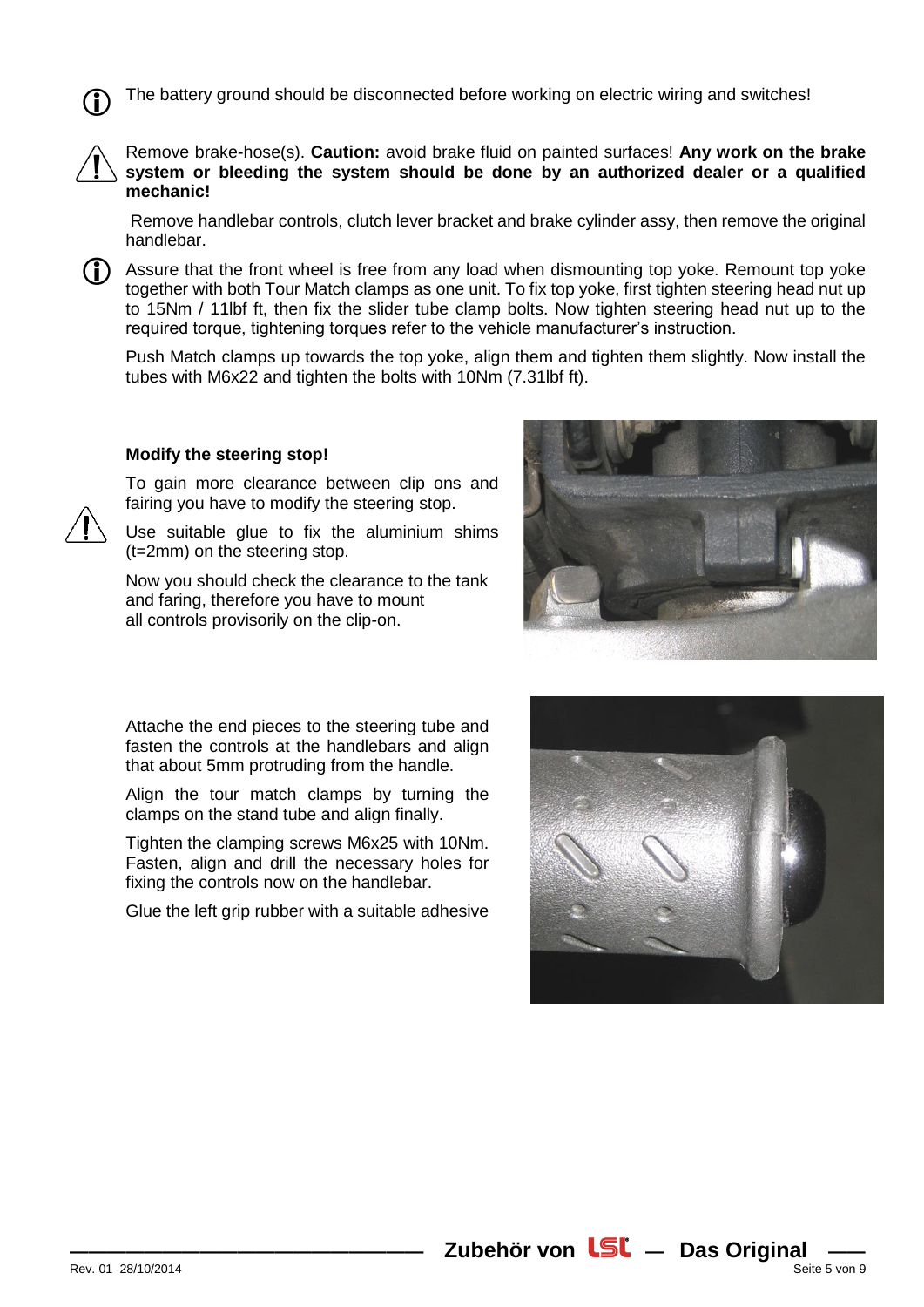Make sure that there is clearance all about your steering angle to the fairing and the brake fluid reservoir does not collide anywhere.



**Instruction for rerouting cables hoses and wiring harness:**



**Throttle cable (1):** Route as original and check throttle cable for free movement on every steering angle.

**Brake hose (2):** Route as original. Turn the brake line fitting at the main brake zylinder to the front to make sure, not to force the brake line anyway.

**Clutch cable (3):** Route as original.

**Wiring harness (5&6):** Route as original.



## **Make sure that no cable, hose or harness is bended and stays tension-free over the whole steering angle.**

The conversion kit is now completely mounted. Always check local laws and your manufacturer's warranty conditions for using aftermarket parts on your bike!

Ride safe and have fun!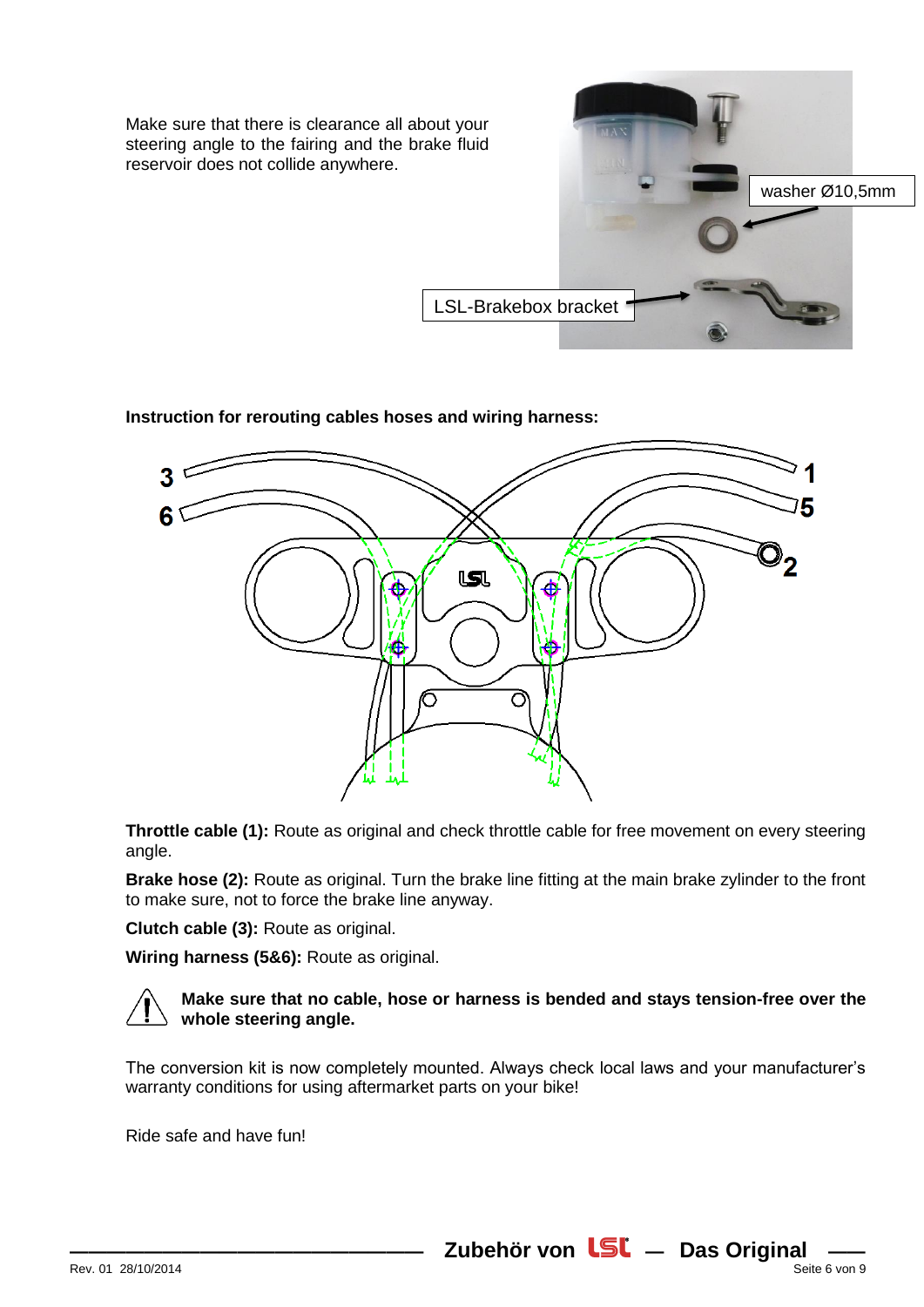

N°article : **150T064** Produit : **Guidon bracelet Tour-Match**  Modèle : **Triumph Speed Triple R ABS 2012** Type : **515NV**

## **Mentions importantes:**

Lisez attentivement les instructions de montage et tenez compte des directives de sécurité. Si vous n'êtes pas mécanicien, nous vous recommandons le montage dans un atelier spécialisé. Le montage incorrect peut influencer la conduite de manière négative et mettre en danger votre santé et votre vie.

Soyez attentifs aux symboles suivants et suivez les directives.



**Attention! Directive de montage importante: Signale un danger pouvant atteindre votre santé ou votre vie.**



 **Information facilitant le montage et l'entretien ou prévenant des dommages possibles.**

# **Montage:**

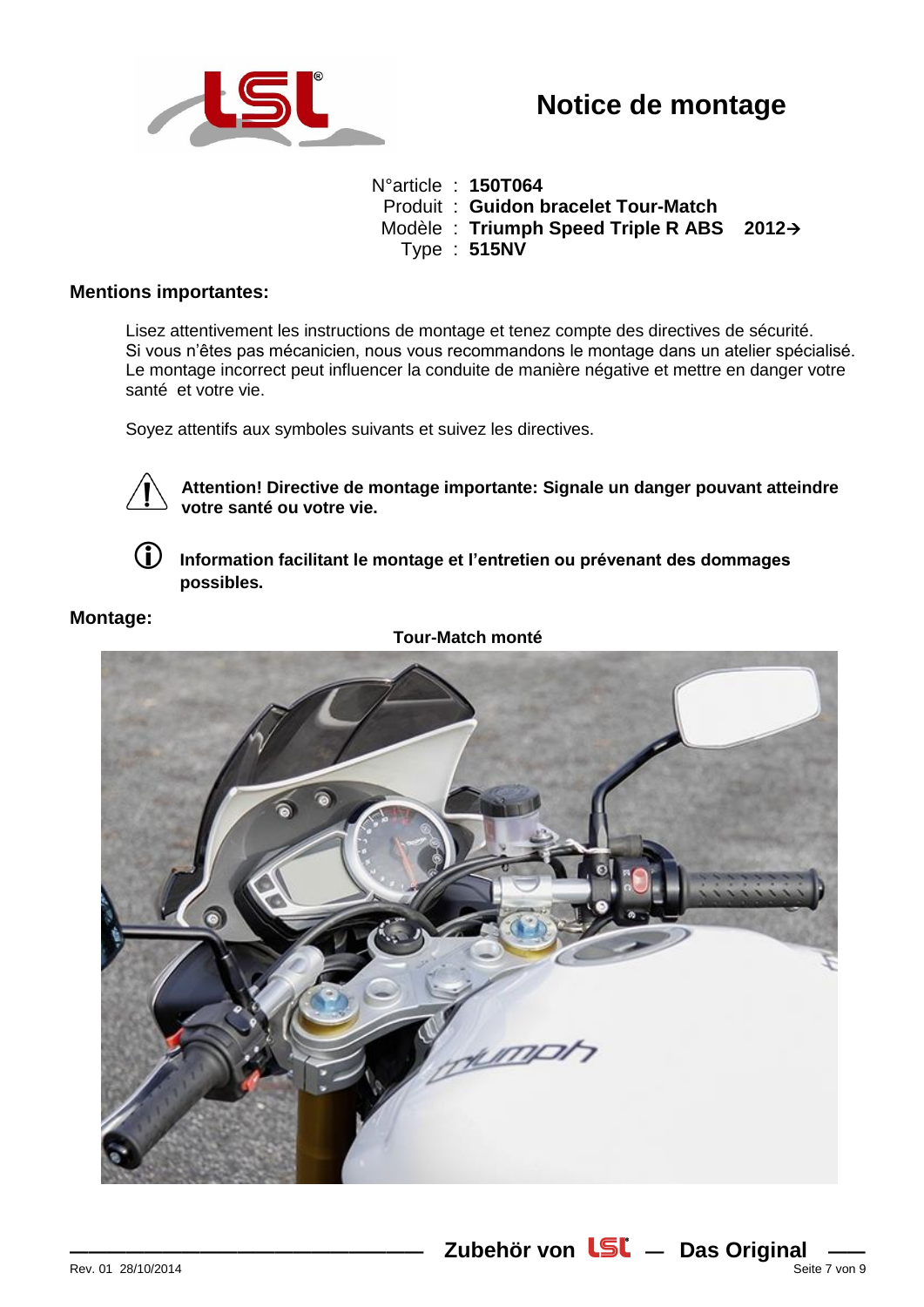

Coupez le circuit électrique en débranchant le pôle négatif de la batterie pendant le montage.



G)

(i)

Desserrez le banyo du maître cylindre de frein et tournez-le vers l'avant. **Attention:** le liquide pour freins ne doit pas tomber sur les parties peintes! **Le montage des durits de frein et la purge du système de frein doivent être effectués par un professionnel.** 

Démontez les poignées, les leviers et le maître cylindre hydraulique. Enlevez le guidon d'origine. **Déchargez la roue de devant avant le démontage du té de fourche d'origine!**

Poussez les colliers Tour- Match sur les bras de fourche en même temps que le té de fourche. Pendant le montage du té de fourche, serrez d'abord l'écrou central à un couple de serrage de 15Nm, puis les vis de serrages. Serrez ensuite l'écrou central au couple de serrage indiqué par le fabricant. Poussez les colliers de serrage jusqu'au té de fourche, positionnez provisoirement et serrez manuellement. Montez les guidons bracelet avec les vis M6x22 et serrez-les à un couple de 10Nm.

### **Limitation de la butée de direction:**

Afin que les demi-guidons ne touchent pas le carénage, il faut limiter la butée de direction en utilisant les rondelles d'écartement du kit. Collez les rondelles sur la butée avec une colle appropriée.

Contrôlez la liberté de mouvement par rapport au réservoir d'essence et au carénage en fixant provisoirement les poignées et leviers.



**Montez les embouts aux demi-guidons et fixez les poignées de façon à ce qu'elles dépassent d'environ 5mm par rapport aux guidons.** Ajustez le Tour-Match en tournant les colliers de serrage sur le bras de fourche et serrez les vis M6x25 à un couple de 10Nm. Fixez les leviers et poignées sur les guidons, ajustezles et posez les perçages nécessaires aux arrêts. Collez la poignée gauche avec une colle appropriée.